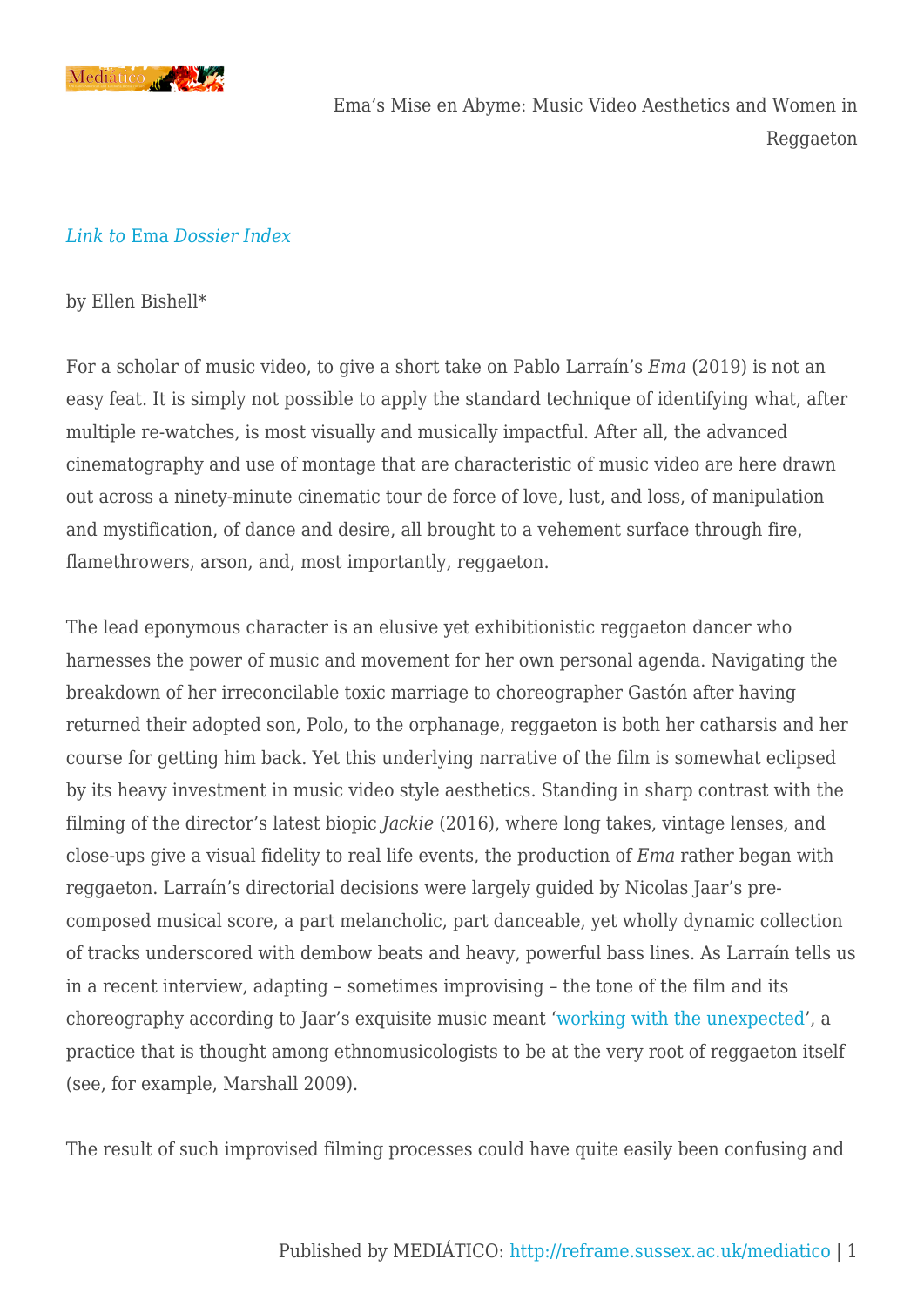

unwieldly. Indeed, some critics conceive *Ema* as having '[no story at all](https://variety.com/2019/film/reviews/ema-review-pablo-larrain-1203319869/)', its fragmented, somewhat distortive montage rendering it '[an electrifying watch that doesn't quite connect'](https://counteract.co/film-and-tv/film-review-ema/). Yet woven into these multiple levels of chaos there is something more critical to be explored in its artistic articulation. This is to say, though the 'main' narrative of Ema's mission to take back her son becomes engulfed by violent visuals and mesmerising music, these aesthetics tell a story to the beat of their own drum. Ultimately, the totality of complex, rhythmic, dynamic, and dramatic *mises en scènes* is a *mise en abyme* – one that tells the equally complex, rhythmic, dynamic, and dramatic story of women's presence in reggaeton.

It makes sense for a 'story' about reggaeton, as it were, to be told through the medium of music video. From the release of Daddy Yankee's *[Gasolina](https://www.youtube.com/watch?v=QhuMh97C0yc)* in 2004 to the release of Luis Fonsi's *[Despacito](https://www.youtube.com/watch?v=kJQP7kiw5Fk)* in 2017, music video has been the genre's primary mode of circulation. Despite its unquestionable popularity across the Caribbean, Latin America, and indeed around the world, reggaeton has been widely criticised for its *machista* and heteronormative ideals, a view that is echoed in Gastón's outburst of frustration in the film: 'las mujeres se convierten en objetos sexuales…y el hombre es un puto macho…todo el tiempo está metiéndole el puño en el culo a las mujeres…y ese es el ritmo'. Yet *Ema*, for the most part, speaks to the recently increased, precarious yet persistent intervention of women in this historically male-dominated space. This is verbally captured by the trio of feisty female reggaeton dancers as their practice on a worn-down basketball court comes to an end. Upon noticing the simultaneously derogatory and objectifying gaze being cast over them by the people of the hills, it is made explicit: '¿Creen que lo hacemos por ellos? Lo hacemos por nosotras'.

This is the overriding message of the 'neoperreo' movement that has emerged in parts of Mexico, Argentina, and especially Chile in recent years. Chilean artist Tomasa del Real, whose *[Perra del futuro](https://www.youtube.com/watch?v=zgb5uyqwSCI)* (2018) features heavily throughout *Ema* in both its original dembow beat and drawn out into hypnotic, almost unidentifiable fragmented motifs, is a leading figure of neoperreo. Shaking up the strict gender codes of traditional reggaeton, neoperreo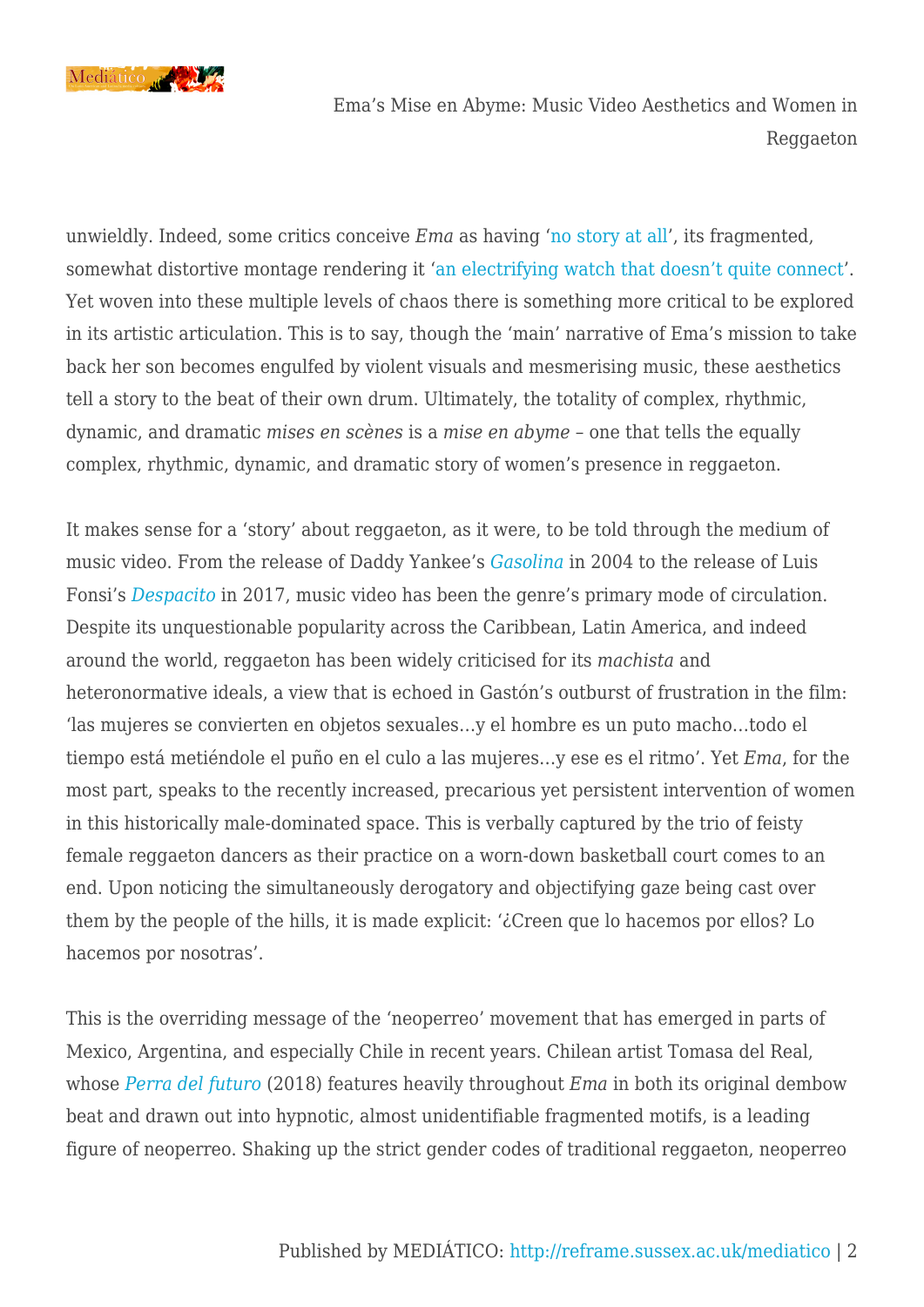

emphasises that women are just as entitled to take centre stage in reggaeton as men. In recent months, similar claims to gender equality and women's rights have put Valparaíso, in which *Ema* is set, on the viral map as a centre of radical feminism. The globally re-enacted performance of ['Un violador en tu camino](https://www.youtube.com/watch?v=q3nymKFl0Jc)' (A Rapist in Your Path) originated from a feminist collective in the city who took to the streets, chanting blindfolded before a police station to speak out against the numerous injustices imposed upon women by 'El Estado opresor', the 'macho violador'. However, just as [Larraín](https://mubi.com/notebook/posts/everything-is-political-pablo-larrain-discusses-ema) does not consider *Ema* to be a feminist film, *per se*, directed and produced as it is exclusively by men, neither does Tomasa del Real class neoperreo as a feminist subgenre. Rather, as she tells multimedia columnist [Jennifer Mota,](https://peopleenespanol.com/chica/tomasa-del-real-explains-neo-perreo-new-album/) 'it's the opposite…I'm someone who enjoys reggaetón, and no one should really worry about someone having breasts or a penis'.

For [del Real,](https://www.thefader.com/2018/08/23/neoperreo-interview-tomasa-del-real-ms-nina-rip-txny-chaboi-el-licenciado) the reality is that in reggaeton 'the narratives change and let us deal with who we really are – even the dark parts'. And it is this reality that is adroitly depicted in *Ema*'s surreal audiovisual aesthetics. Rapid cross cutting between public and private spaces, dance scenes penetrated by flashes of neon colour, juxtapositions between extreme long shots and extreme close-ups, and audiovisual combinations working in constant conformance, complementation, and contestation arguably reflect the discursive uncertainty of what it means to be a woman expressing herself through reggaeton – and the turbulent journey she has taken to get there. They equally emulate the lawless disarray into which Ema's life has seemingly spun, although her fiery displays of dance and seduction in fact hint at her role as choreographer of this apparent chaos.

In this interpretation of the ambivalence of a woman who expresses herself through reggaeton, there is one particular scene that merits attention. Following on from Gastón's iconic besmirching of reggaeton music and the women who dance it, a choreographed performance among Ema and her dance troupe unfolds into a miniature music video clip in itself. To the sounds of sirens underscoring the introductory strums of Jaar's *[REAL](https://www.youtube.com/watch?v=ZZEd2070-jo)* – the official soundtrack of the film produced under his pseudonym E\$tado Unido – the clip begins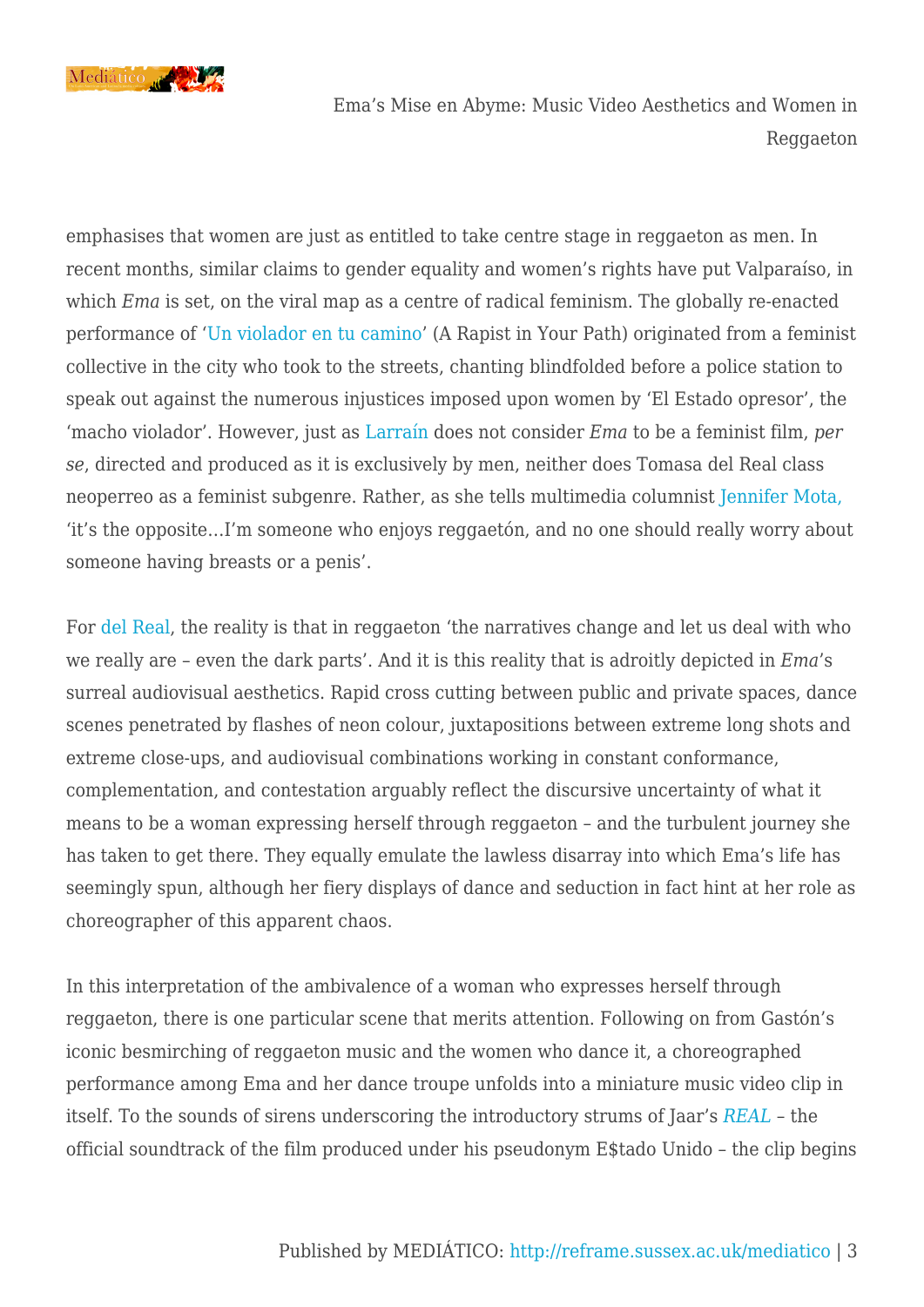

from a Valparaíso rooftop. As the beat kicks in the group of dancers moves to the rhythm with force, the camera moving closer towards and around Ema so as to hold our gaze captive. The cross-cuts that follow are rapid, almost nonchalant, as if deliberately detracting from the film's 'plot'; from the rooftop to the church, and then from the beach to a balcony, the plot becomes simply about these women who have the power to take over the city and dance where they want. Time and place are manipulated, becoming malleable according to their desire and movement. Such a powerful presence is complemented here by cinematographic choices. Low-angle shots that pan around the circle of women render them the most important part of the viewing experience, backtracking dollies move according to where the women decide to go, and, arguably most significantly, long shots highlight the brilliance of fire that Ema releases from a flamethrower against the night sky.



Figure 1 Ema releases fire against the night sky So how might this scene fit into the wider context of the narrative? First, it is a reaction to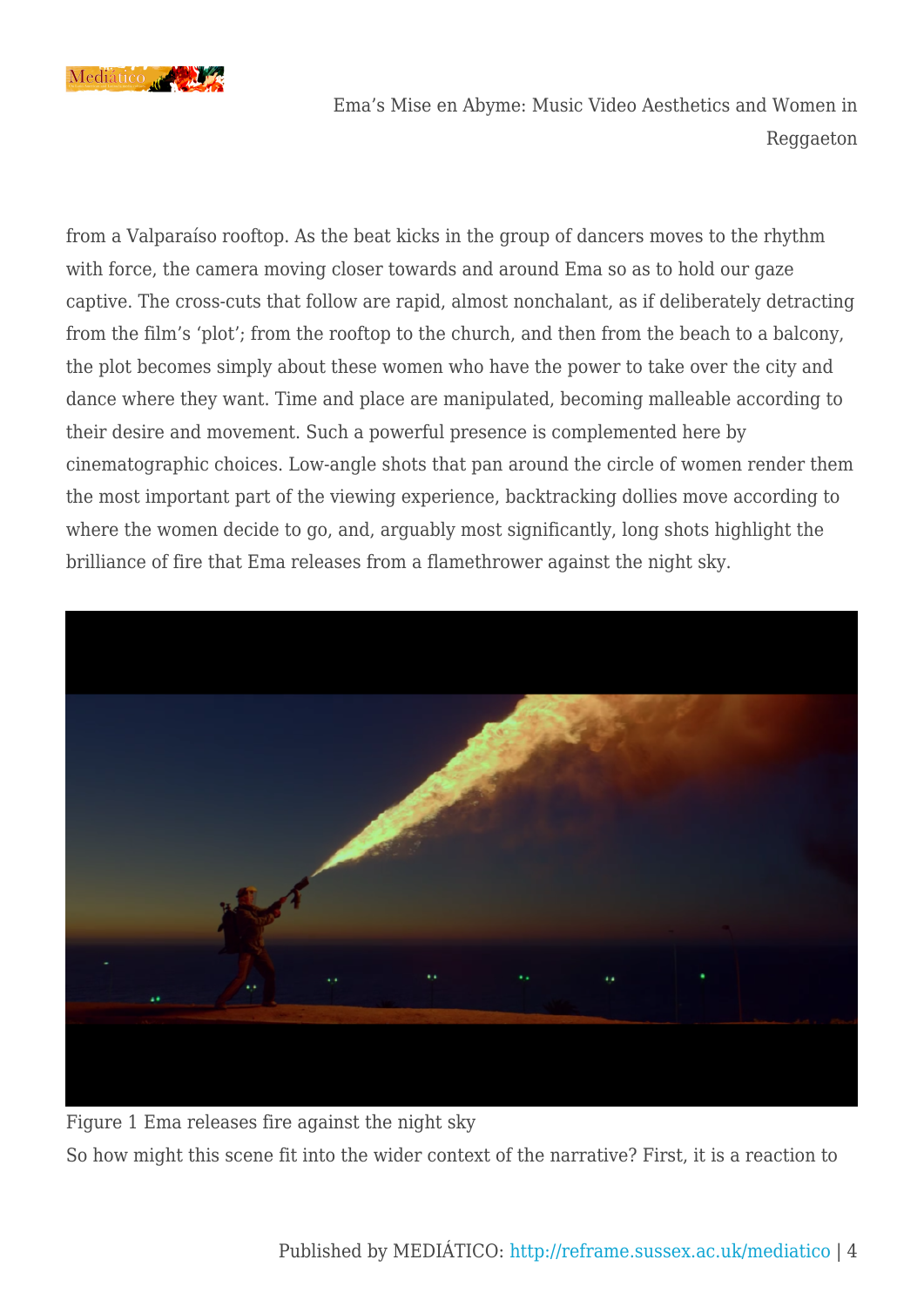

Gastón's verbal attack. In contrast to reggaeton's central use of gender-strict call-andresponse patterns – as we hear in Daddy Yankee's *Gasolina*, the man 'calls' (*a ella le gusta la gasolina*) and the woman 'responds' (*dame más gasolina*) – these women are not what Félix Jiménez calls reggaeton's 'yes-girls' (2009: 232). Rather, the powerful visuals of both their performance and audiovisual aesthetics elicit a power to fight back, to say 'no', again changing the narrative to work in their own favour. The significance of this scene also owes to the fact that it seems to embody the feel of the film as a whole. The frenetic filming and accompanying rhythms that guide both Larraín's direction and Ema's own journey are here condensed into a three-minute spectacle of ruthless resistance, rigour, and rampage. My final observation of this scene is its incorporation of fire, which can be read in several different ways. On one hand, perhaps it re-inserts a degree of context – after all, it was Polo's pyromania that sparked Ema's stumble into chaos. Perhaps, in addition, the fiery aesthetics serve to add to Ema's fiery character, giving her the control to inflict danger and damage upon those that have hurt her or held her back. Or maybe it is about producing *gasolina* in her own way, re-writing the patriarchal and misogynist tendencies of the reggaeton genre that appeared from Daddy Yankee's original. Her performance is verbalised through the accompanying lyrics of *REAL*: 'si das fuego a mis incendios, eso no te da poder'. The power of the fire does not come from Gastón, nor from the patriarchs of the reggaeton scene; it rather comes from within her, and only her.

It is clear that the extraordinary uses of fire, reggaeton, and music video aesthetics – drawn out across the film and epitomised by this particular scene – are a *mise en abyme*. They are both fed by and feed into a personal and political valency for women in a patriarchal culture, creating a story within a story that allows for a reworking of gendered power dynamics. *Ema*, ultimately, becomes about reggaeton's women – women who fight back by playing with fire, and who are not afraid to get burned.

### **Works Cited**